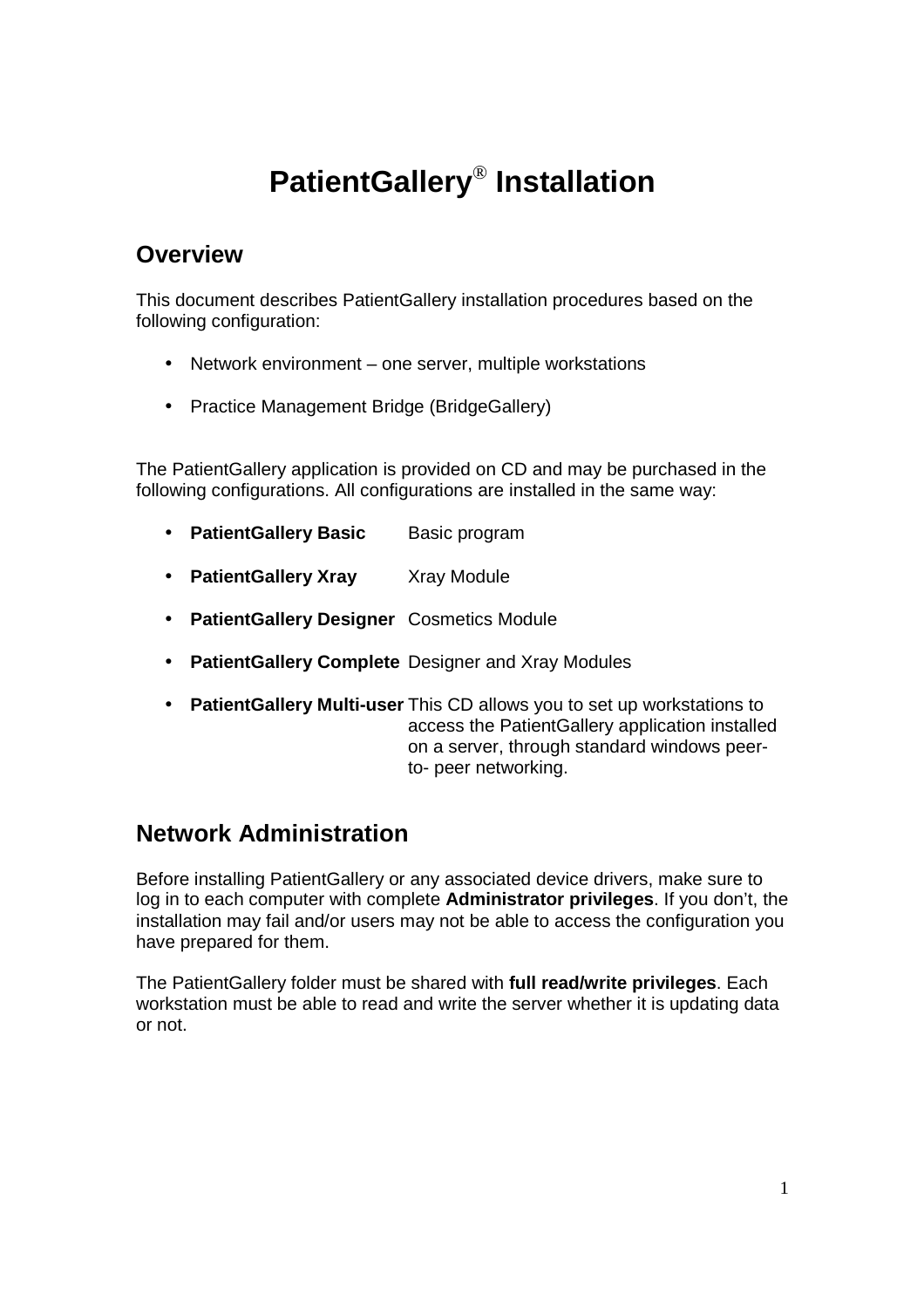# **Upgrading Previous Installations**

#### **The PatientGallery Installshield setup program will not modify or remove existing data**.

You can safely remove a previous installation without worrying about removing data. If you are installing an upgraded version of the software, the installer will detect the previous installation and ask if you want to upgrade.



If you answer "Yes", the installer will upgrade the existing installation based on the current configuration. Data and program settings will be maintained.

If you try to upgrade with an inappropriate version (e.g. downgrade PatientGallery Complete with PatientGallery Basic) the installer will respond with the following error message:

| <b>Previous Installation</b>                                                                                                                                                                                       | $\vert x \vert$ |
|--------------------------------------------------------------------------------------------------------------------------------------------------------------------------------------------------------------------|-----------------|
| PatientGallery is incompatible with the current installation. Before proceeding, please remove the current installation by selecting Installation Options in<br>the Start Menu or by replacing the original CDROM. |                 |
|                                                                                                                                                                                                                    |                 |

Verify that you have the correct CDs or remove the previous installation before proceeding. This **can be done safely without affecting your data**.

## **Installing PatientGallery On The Server**

The PatientGallery application is typically installed on the server. Each workstation loads a copy of PatientGallery and BridgeGallery from the server when required through shortcuts. In this configuration, only the server needs to be updated with subsequent releases if required.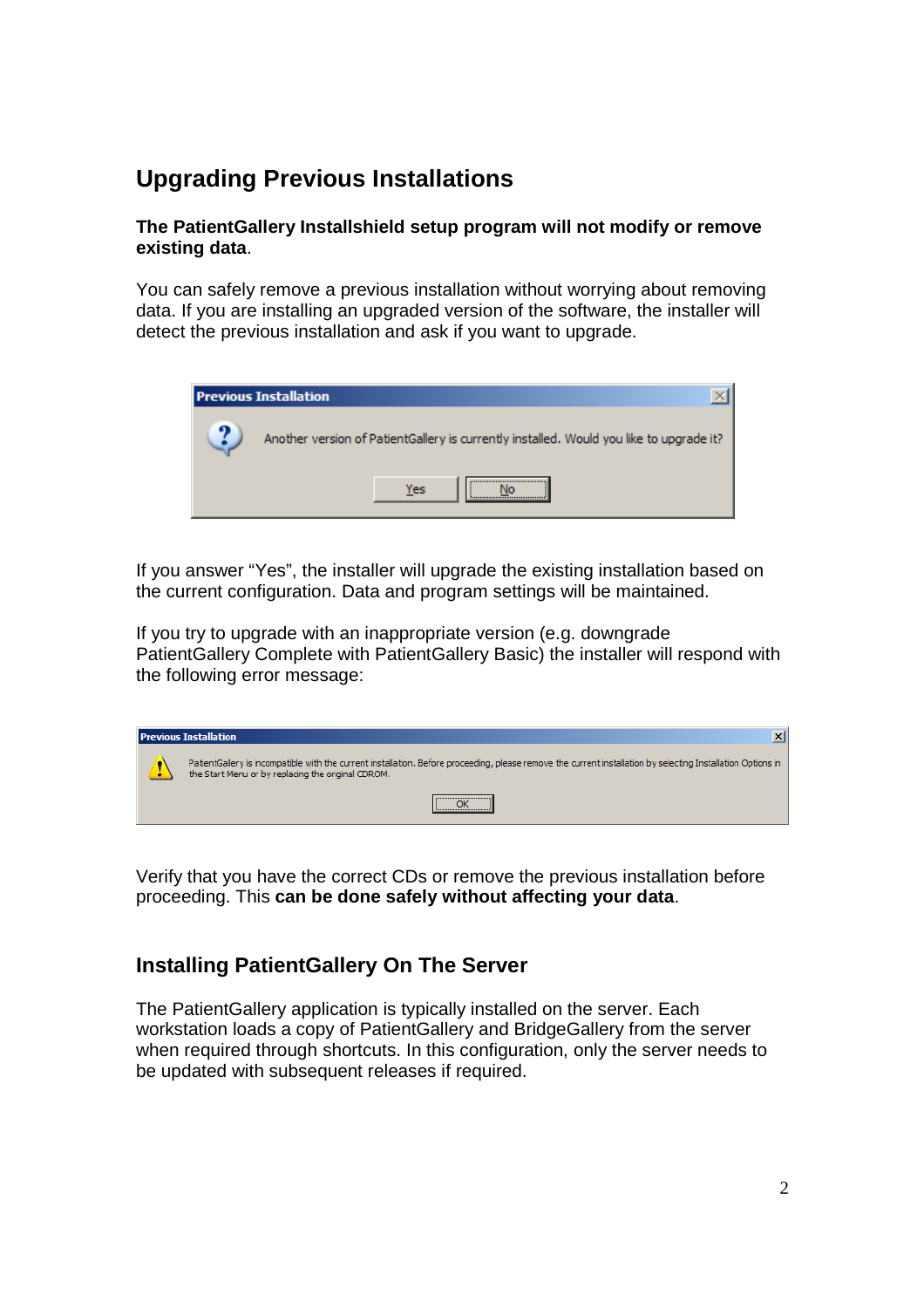NOTE: For non-network or stand alone installations, just follow the server installation instructions.

Place the application CD in an available CD drive on the server. This CD will be be marked **PatientGallery Basic**, **PatientGallery Xray**, **PatientGallery Designer** or **PatientGallery Complete**.



By default, the application is installed on server's local drive in **C:\PatientGallery**. This can be changed during the installation process:

| <b>PatientGallery Complete Setup</b>                                                                                |                          | $\boldsymbol{\mathsf{x}}$ |
|---------------------------------------------------------------------------------------------------------------------|--------------------------|---------------------------|
| <b>Choose Destination Location</b><br>Select folder where Setup will install files.                                 |                          |                           |
| Setup will install PatientGallery Complete in the following folder.                                                 |                          |                           |
| To install to this folder, click Next. To install to a different folder, click Browse and select<br>another folder. |                          |                           |
| Destination Folder<br>C:\PatientGallery                                                                             |                          | Browse                    |
| InstallShield                                                                                                       | < <u>B</u> ack<br>Next : | Cancel                    |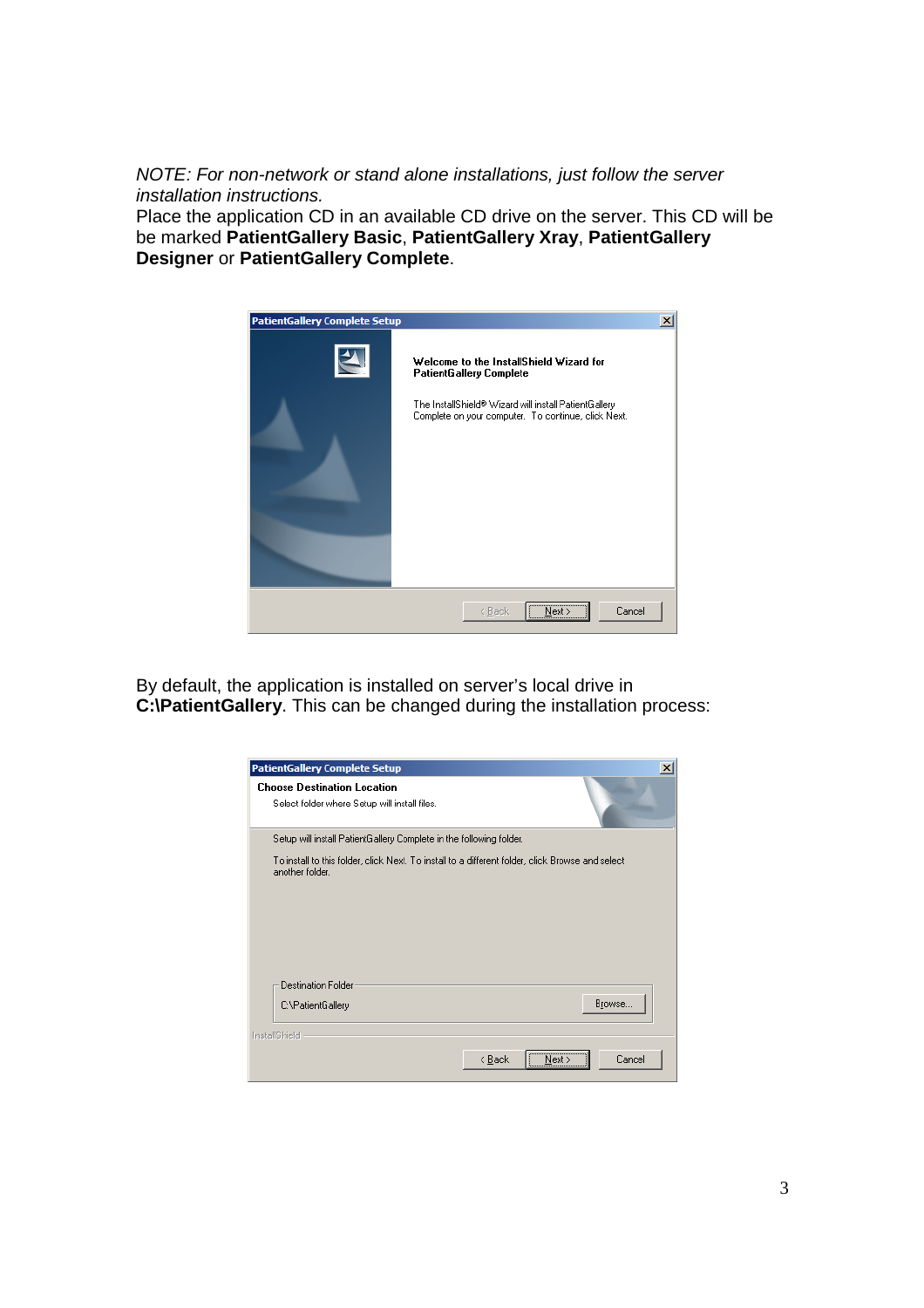By default, PatientGallery creates it's data under the application folder in **C:\PatientGallery\Data** and **C:\PatientGallery\Image**.

The location of the database is independent of the application. The data path can be changed after installation by selecting or creating a new folder in the File Menu of the main screen:



Each workstation will also have to be manually redirected in the same way after installation.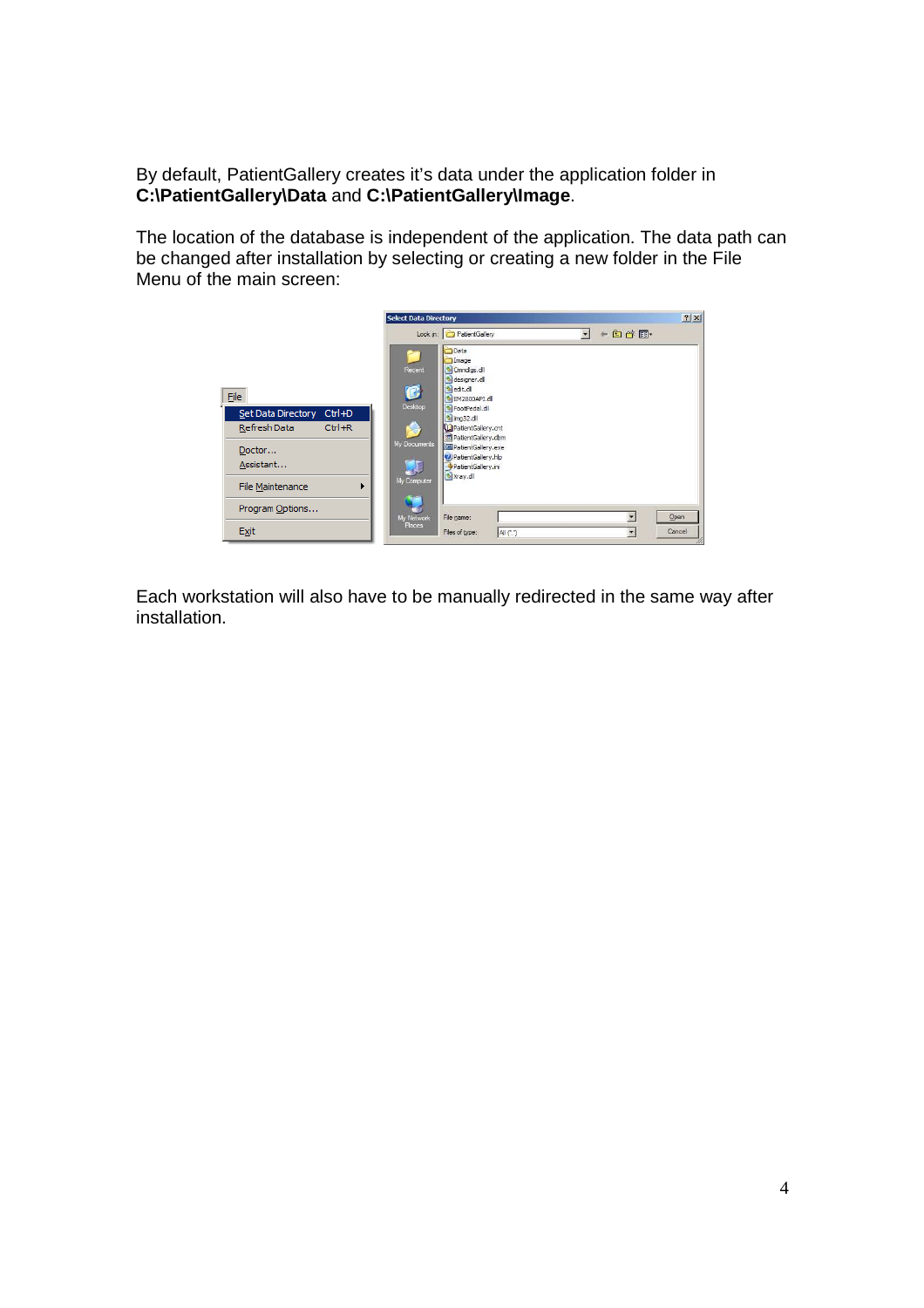## **Installing BridgeGallery On The Server**

If you plan to use the Practice Management Bridge (BridgeGallery), make sure to select the **Bridge** setup type. Otherwise select **Typical**.

| <b>PatientGallery Complete Setup</b><br>Setup Type<br>Choose the setup type that best suits your needs. | $\vert x \vert$                                                                                                                               |
|---------------------------------------------------------------------------------------------------------|-----------------------------------------------------------------------------------------------------------------------------------------------|
| Click the type of Setup you prefer.<br>Bridge                                                           | <b>Description</b>                                                                                                                            |
| Custom<br>Typical                                                                                       | Installs all program components<br>including the Practice<br>Management Bridge and sample<br>images. May take several minutes<br>to complete. |
| <b>InstallShield</b><br>< Back                                                                          | Cancel<br>Next                                                                                                                                |

Verify your installation selections and press Next to commence the installation process.

| <b>PatientGallery Complete Setup</b>                                                                                                                                                                                                                                                                                            | $\times$ |
|---------------------------------------------------------------------------------------------------------------------------------------------------------------------------------------------------------------------------------------------------------------------------------------------------------------------------------|----------|
| <b>Start Copying Files</b><br>Review settings before copying files.                                                                                                                                                                                                                                                             |          |
| Setup has enough information to start copying the program files. If you want to review or<br>change any settings, click Back. If you are satisfied with the settings, click Next to begin<br>copying files.                                                                                                                     |          |
| Current Settings:                                                                                                                                                                                                                                                                                                               |          |
| PatientGallery Complete will be installed in C:\PatientGallery.<br>Setup will add shortcuts to the Desktop and Start Menu for easy access to<br>the program and Release Notes.<br>After installation has completed, please take a moment to review.<br>the Release Notes. You may access it through the Start Menu at any time. |          |
|                                                                                                                                                                                                                                                                                                                                 |          |
| InstallShield<br>Cancel<br>< Back<br>Next >                                                                                                                                                                                                                                                                                     |          |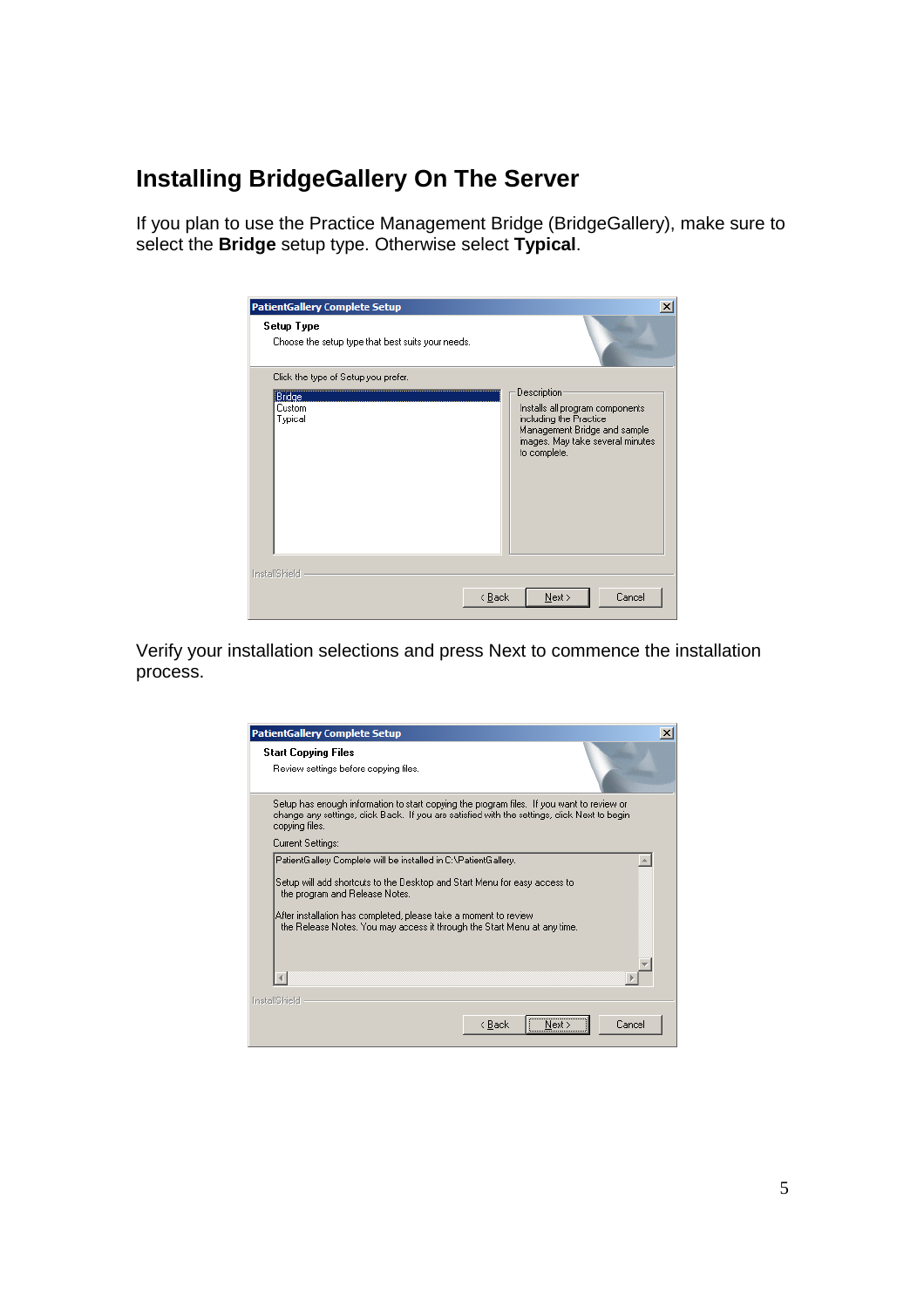| <b>PatientGallery Complete Setup</b>                                  | $\times$  |
|-----------------------------------------------------------------------|-----------|
| <b>Setup Status</b>                                                   |           |
| PatientGallery Complete Setup is performing the requested operations. |           |
| Installing:                                                           |           |
| C:\PatientGallery\Install\Patient\Image\15E02C5A.icf                  |           |
| 29%                                                                   |           |
|                                                                       |           |
|                                                                       |           |
|                                                                       |           |
|                                                                       |           |
| InstallShield                                                         |           |
|                                                                       | <br>Lance |

Allow the installation program to launch PatientGallery or activate it from the desktop so you can register the product.

## **Registering PatientGallery on the Server**

You must install and register the server before proceeding with the workstations. A new Registration Number is generated each time you launch the application until you enter a valid Registration Code. You will be required to register (1) workstation in addition to the server.

| <b>PatientGallery 1.001 Registration</b>                                                                        |  |
|-----------------------------------------------------------------------------------------------------------------|--|
| You must Register the software in order to use it.                                                              |  |
| Until you register, this screen will appear each time you attempt<br>to launch the program.                     |  |
| Please read the complete licensing agreement.                                                                   |  |
| How to Register                                                                                                 |  |
| 1. Call Toll Free (866) 917-9345 between 8:00 AM and 8:00 PM<br>Eastern Time for your unique Registration Code. |  |
| 2. Enter the Registration Code in the field below.                                                              |  |
| 3. Press the "Ok" button. You are now registered                                                                |  |
| Registration Number: 872829                                                                                     |  |
| Enter your Registration Code:                                                                                   |  |
| Exit<br>0k                                                                                                      |  |

Call the phone number displayed on the registration screen when you are ready to register the server and workstation.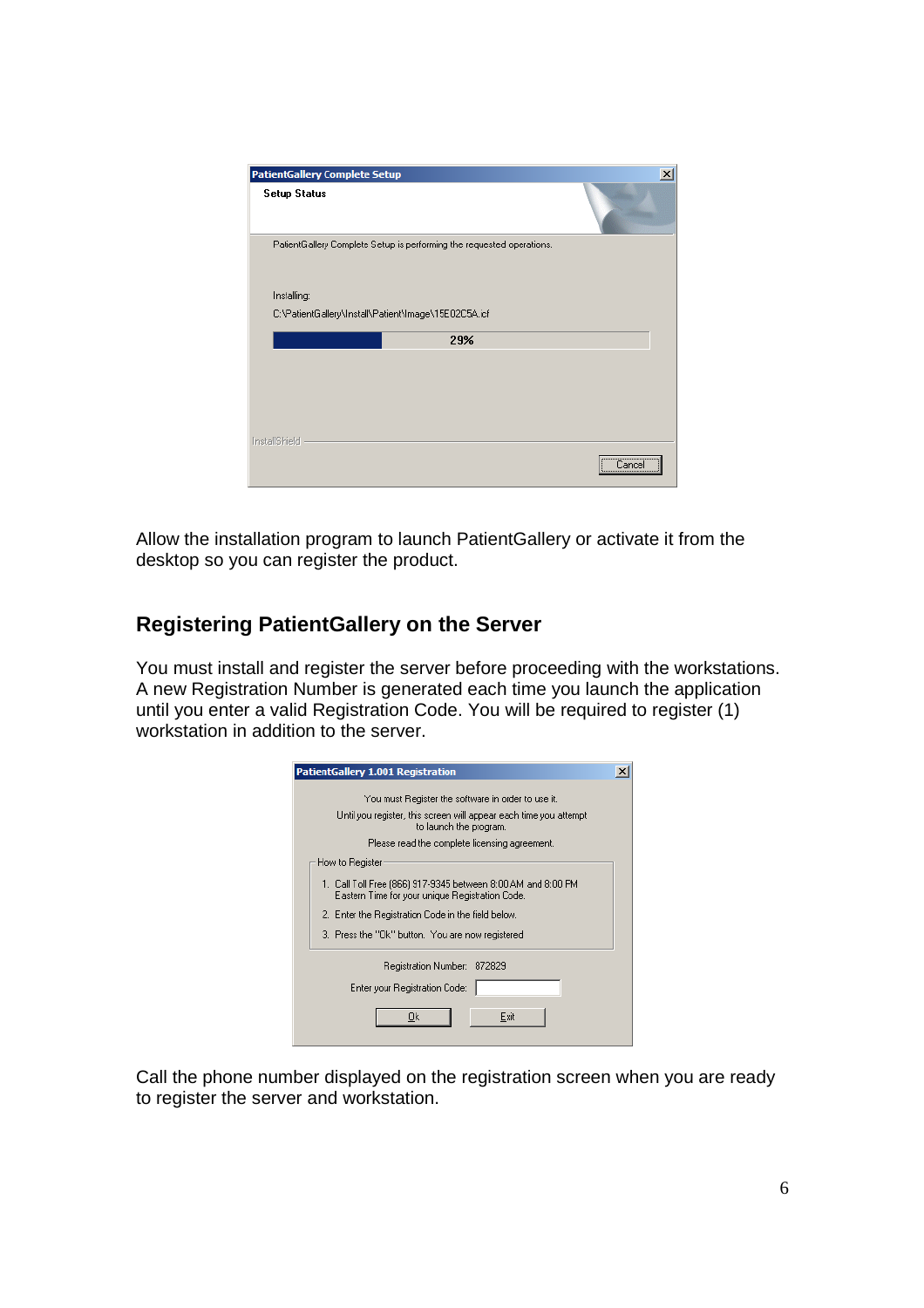## **Installing PatientGallery On The Workstations**

Use the **PatientGallery Multi-user** CD to setup each workstation. Although the installer primarily sets up short cuts to the applications on the server, important registry objects and system files will be copied to the workstation. This can only be accomplished by running the installer.



The installation program will ask for the path to the PatientGallery folder on the server. Most networks provide mapping to the server to simplify and standardize the process. You may use UNC specifications if appropriate.

| PatientGallery Multi-user Setup                                                                                                                              |        | $\vert x \vert$ |
|--------------------------------------------------------------------------------------------------------------------------------------------------------------|--------|-----------------|
| <b>Find PatientGallery Location</b>                                                                                                                          |        |                 |
| PatientGallery Multi-user shares the PatientGallery program and data on your network server.                                                                 |        |                 |
| Select the directory on your network server where PatientGallery is installed. Setup will<br>create a shortcut and set the PatientGallery data path for you. |        |                 |
| N:\PatientGallery                                                                                                                                            |        |                 |
|                                                                                                                                                              |        | Browse          |
| InstallShield                                                                                                                                                |        |                 |
|                                                                                                                                                              | < Back | Cancel<br>Next  |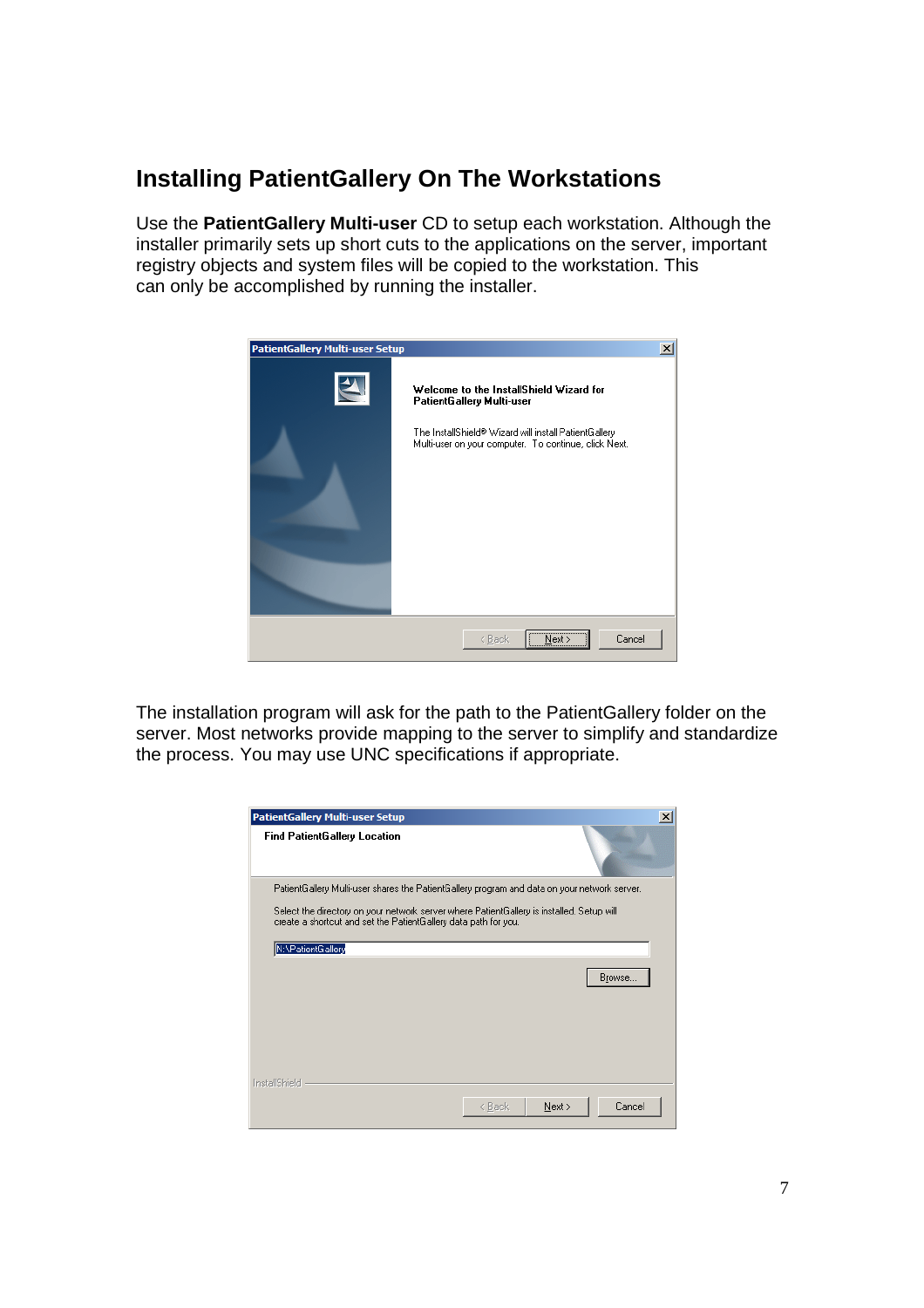The next screen asks you to specify a folder on the workstation when PatientGallery will store local files such as the Readme. By default, **C:\PatientGallery** will be used.

| <b>PatientGallery Multi-user Setup</b>                                                                              | $\vert x \vert$      |
|---------------------------------------------------------------------------------------------------------------------|----------------------|
| <b>Choose Destination Location</b><br>Select folder where Setup will install files.                                 |                      |
| Setup will install PatientGallery Multi-user in the following folder.                                               |                      |
| To install to this folder, click Next. To install to a different folder, click Browse and select<br>another folder. |                      |
| <b>Destination Folder</b><br>C:\PatientGallery                                                                      | Browse               |
|                                                                                                                     |                      |
| InstallShield                                                                                                       |                      |
| < <u>B</u> ack                                                                                                      | <br>Cancel<br>Next : |

If you plan to use the Practice Management Bridge (BridgeGallery), make sure to select the **Bridge** setup type. Otherwise select **Typical**.

NOTE: You must have the bridge component installed on the server to install the bridge component on the workstation.

| <b>PatientGallery Multi-user Setup</b><br>Setup Type<br>Choose the setup type that best suits your needs. | $\vert x \vert$                      |
|-----------------------------------------------------------------------------------------------------------|--------------------------------------|
| Click the type of Setup you prefer.                                                                       | <b>Description</b>                   |
| Bridge                                                                                                    | Installs shortcuts to PatientGallery |
| Custom                                                                                                    | and BridgeGallery on your            |
| Typical                                                                                                   | Desktop.                             |
| InstallShield                                                                                             | Next                                 |
| $\leq$ $\underline{B}$ ack                                                                                | Cancel                               |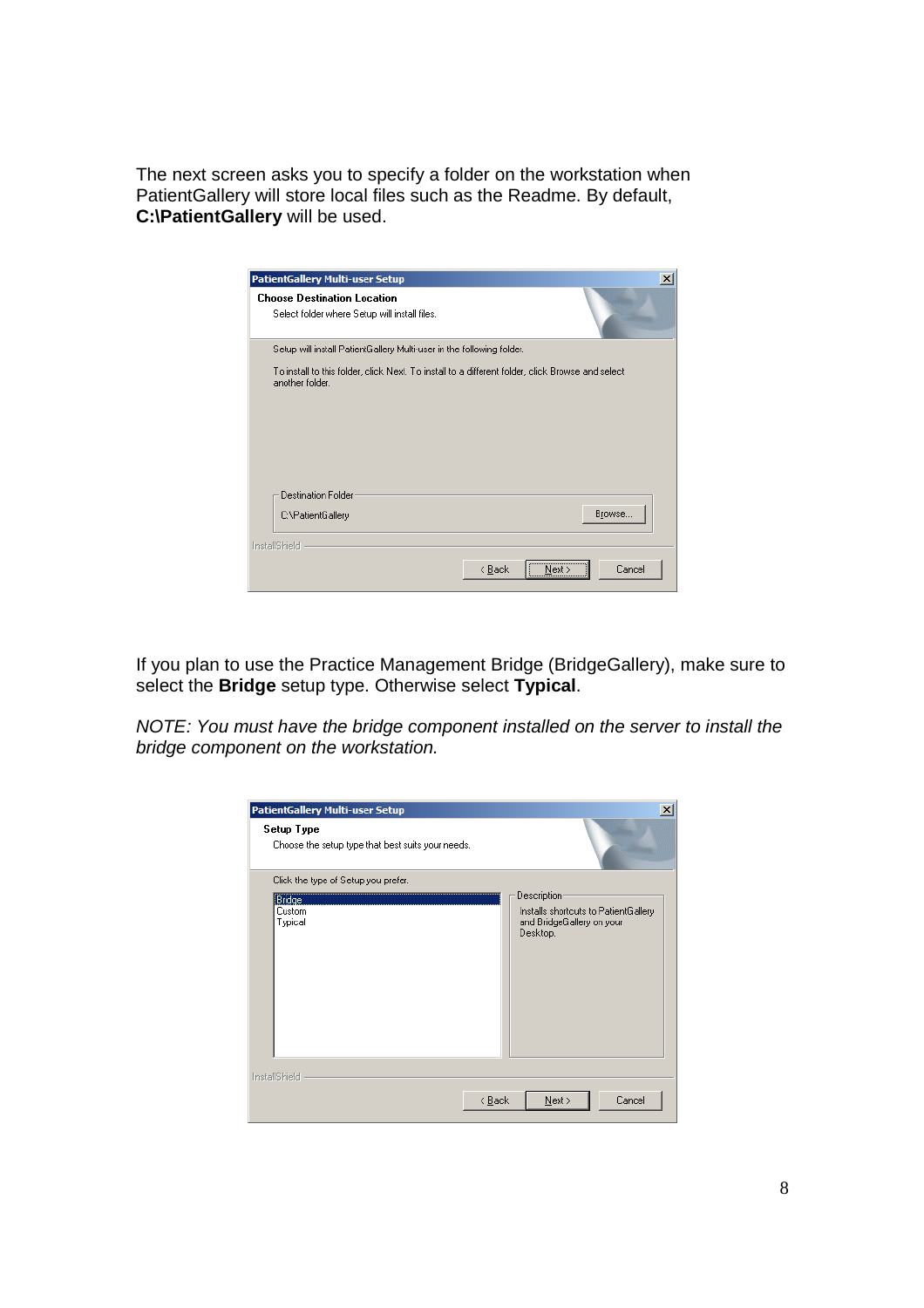The installation program will setup shortcuts to the PatientGallery and BridgeGallery applications on the Desktop. Launch PatientGallery and register the first workstation as described previously.

| <b>PatientGallery Multi-user Setup</b>                                                                                                                                                                                                                                                                                                                                                                                | $\vert x \vert$ |
|-----------------------------------------------------------------------------------------------------------------------------------------------------------------------------------------------------------------------------------------------------------------------------------------------------------------------------------------------------------------------------------------------------------------------|-----------------|
| <b>Start Copying Files</b><br>Review settings before copying files.                                                                                                                                                                                                                                                                                                                                                   |                 |
| Setup has enough information to start copying the program files. If you want to review or<br>change any settings, click Back. If you are satisfied with the settings, click Next to begin<br>copying files.                                                                                                                                                                                                           |                 |
| Current Settings:                                                                                                                                                                                                                                                                                                                                                                                                     |                 |
| PatientGallery Multi-user will be installed in C:\PatientGallery.<br>The location of PatientGallery on your network server is:<br>N:\PatientGallery\.<br>Setup will add shortcuts to the Desktop and Start Menu for easy access to<br>the program and Release Notes.<br>After installation has completed, please take a moment to review.<br>the Release Notes. You may access it through the Start Menu at any time. |                 |
|                                                                                                                                                                                                                                                                                                                                                                                                                       |                 |
| InstallShield                                                                                                                                                                                                                                                                                                                                                                                                         |                 |
| Cancel<br>< Back                                                                                                                                                                                                                                                                                                                                                                                                      |                 |

NOTE: You will only need to register one workstation after the server is installed.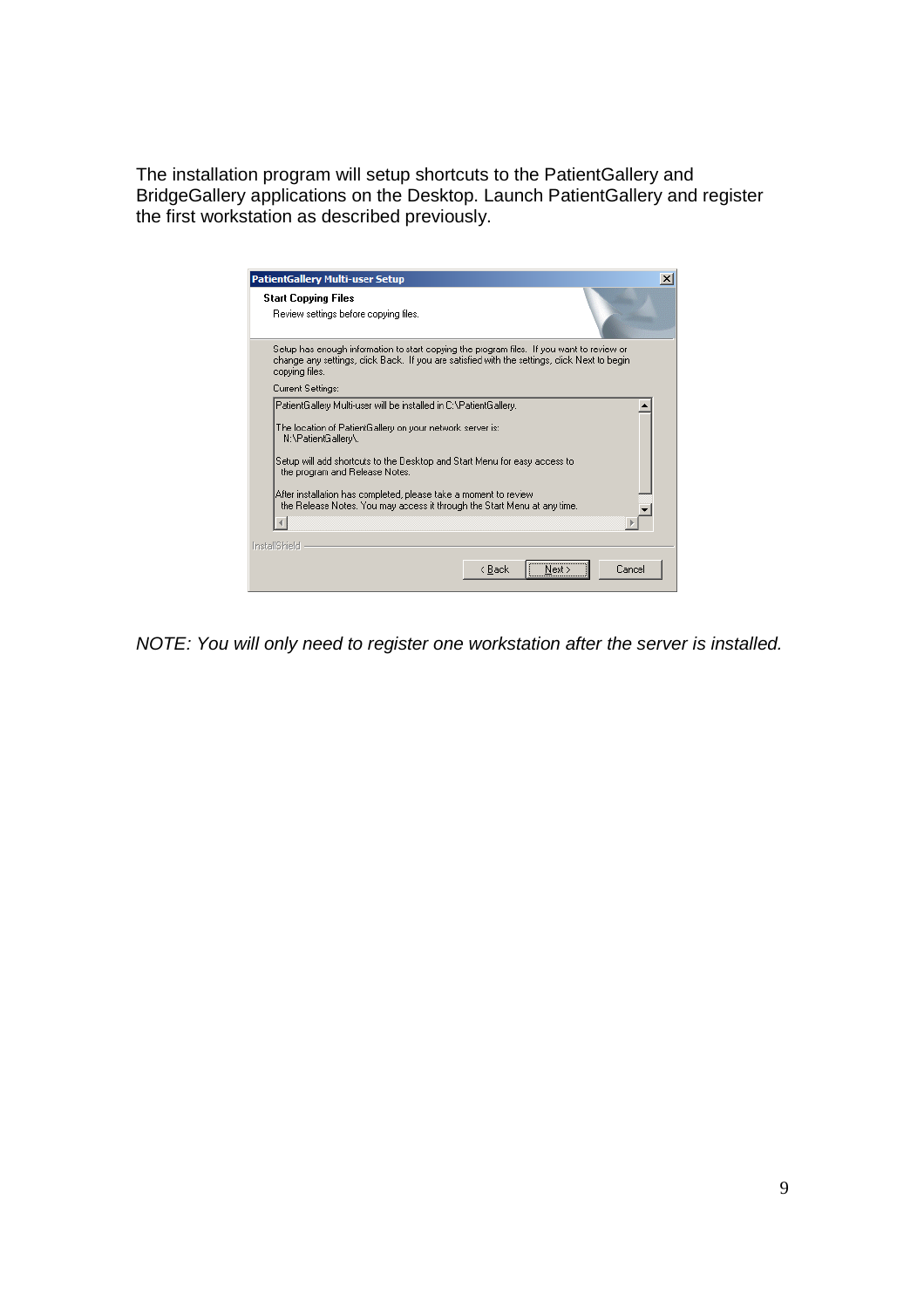## **Setting Up BridgeGallery Manually**

It is preferable to allow PatientGallery Multi-user installer create the appropriate shortcuts to BridgeGallery. In addition to simplifying the whole process, it makes it easier to upgrade the system as new releases become available. If for some reason this isn't desirable, create a shortcut to BridgeGallery.exe on the server.



Launch BridgeGallery. Right clicking on the BridgeGallery button opens the program menu. The **Configure** item opens a dialog which allows you to specify the location of PatientGallery on the server (i.e. this is the application BridgeGallery will invoke when you press the button).

|    |                                                                       | <b>Configure PatientGallery Bridge</b><br>Enable custom bridge<br>Practice management application name as it appears on the title bar:                                                                        |                                                            | $\vert x \vert$<br><b>OK</b><br>Cancel |
|----|-----------------------------------------------------------------------|---------------------------------------------------------------------------------------------------------------------------------------------------------------------------------------------------------------|------------------------------------------------------------|----------------------------------------|
|    |                                                                       | $\Box$ Search child windows within application<br>Name of the child window as it appears on the title bar:<br>Patient Name                                                                                    | Patient ID [optional]                                      |                                        |
| T. | Configure                                                             | List of lead-in characters:<br>List of trailer characters:                                                                                                                                                    | List of lead-in characters:<br>List of trailer characters: |                                        |
|    | $\vee$ Always on Top<br>Run At Startup<br>About PatientGallery Bridge | F Patient ID follows Name - e.g. (Doe, John) - (10001)<br>F   Patient Name is displayed lastname, firstname<br>Number chars to skip between Patient Name and ID: 0<br>Location of PatientGallery application: |                                                            |                                        |
|    | <b>Exit</b>                                                           | C:\PatientGallery\PatientGallery.exe                                                                                                                                                                          |                                                            | Browse                                 |

## **Running BridgeGallery At Startup**

BridgeGallery can be configured to automatically run when the system starts up by right clicking on the BridgeGallery button and selecting **Run At Startup**.

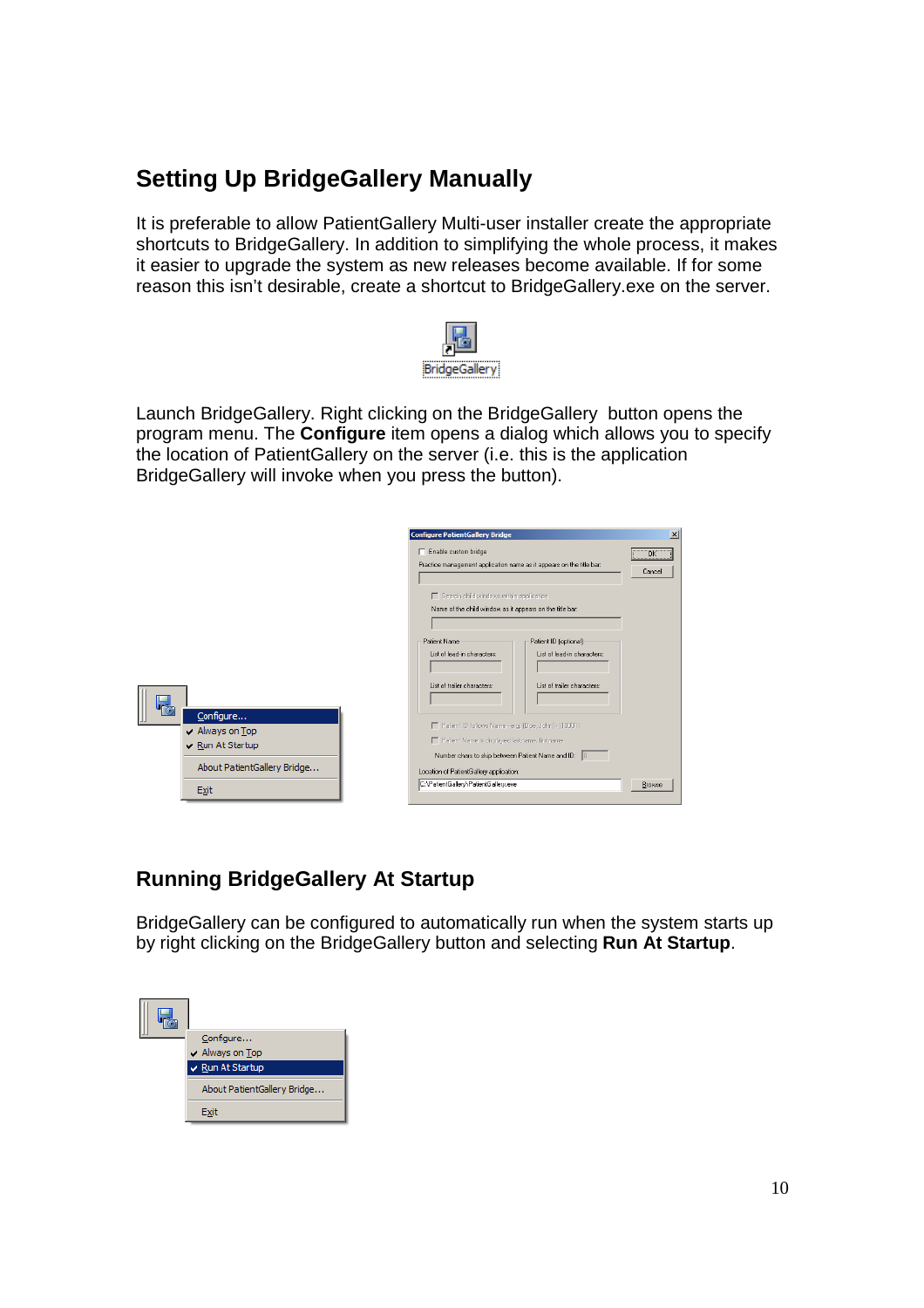## **Bridging Directly From A Practice Management System**

Many Practice Management Systems provide their own bridge to PatientGallery. To facilitate this connection, you must enable patient ID keying, which causes PatientGallery to key the database on patient IDs rather than patient names. Patient ID Keying allows multiple patients with the same name.

NOTE: This configuration does not require BridgeGallery.

#### **To enable Patient ID Keying:**

1. Open the **PatientGallery.INI** file, which is located in the PatientGallery application directory on the server (e.g. C:\PatientGallery\PatientGallery.INI). You can use Microsoft Word or Notepad to open the file.

2. Locate the following lines:

[control] … ;patientidkey=true

Notice that is line starts with a semicolon (;). The semicolon disables the command.

- 3. Delete the semicolon (;) ONLY.
- 4. Save the file and close it.
- 5. Exit from the program you used to remove the semicolons.

If this has been done correctly, PatientGallery will display Patient IDs after patient names in the File Cabinet drop down list.

| File View Patient Modules Help |      |
|--------------------------------|------|
|                                |      |
|                                |      |
| Aaron, Susan - 99999901        | Open |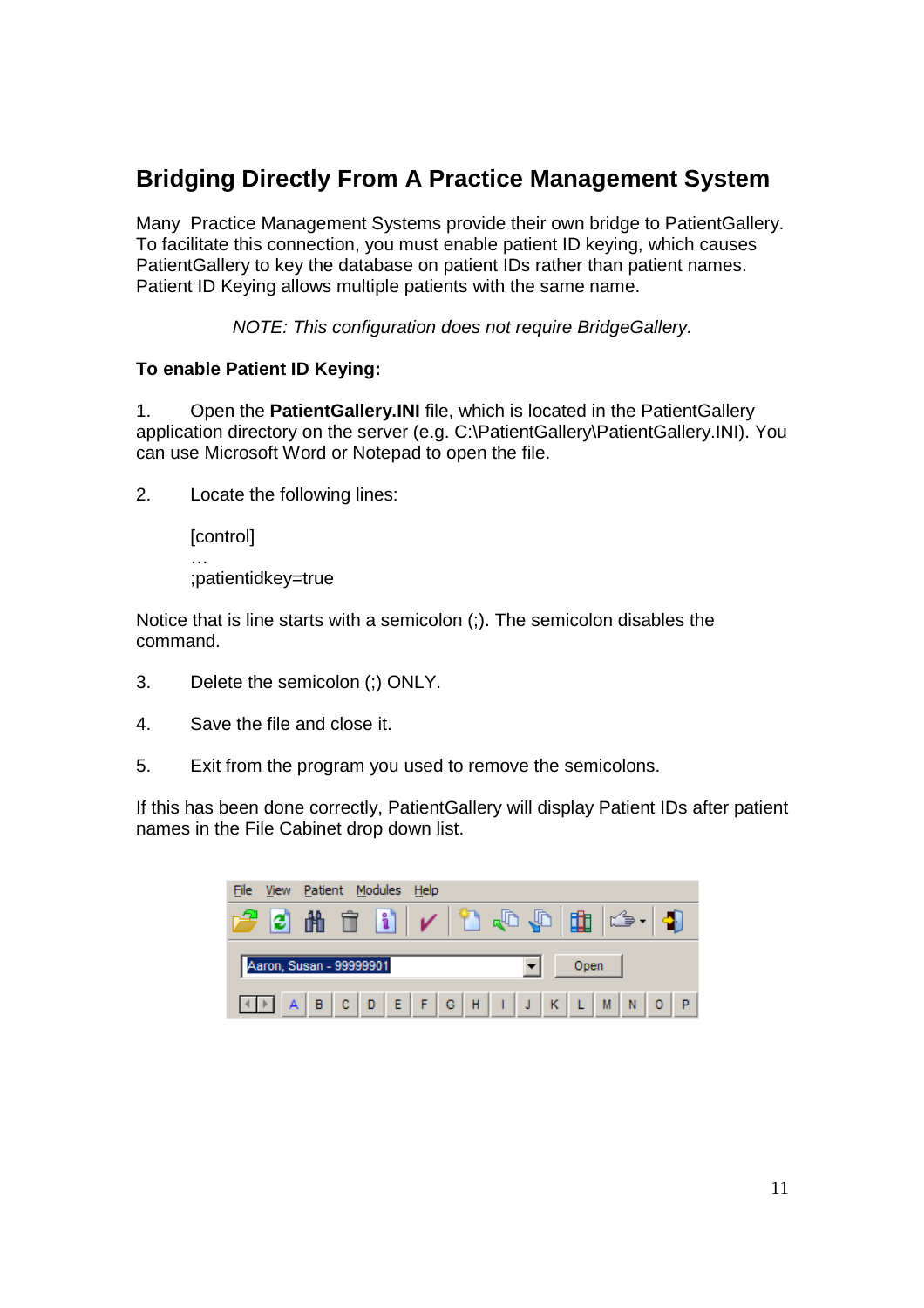## **Upgrading An ImageFX Installation**

PatientGallery may coexist with ImageFX on the same machine and run independently or may upgrade and replace an ImageFX installation. The databases are compatible, however PatientGallery Templates will not be recognized by ImageFX.

The following procedure is recommended to upgrade an ImageFX installation:

- 1. Make sure you have a backup of your ImageFX data and images.
- 2. Uninstall ImageFX on your server and all workstations by selecting **Start => All Programs => ImageFX => Installation Options => Remove**.

| <b>Im Hewlett-Packard</b>             |  |                           |
|---------------------------------------|--|---------------------------|
| <b>Em</b> ImageFX                     |  | <b>D</b> <i>M</i> ImageFX |
| <b>InstallShield</b>                  |  | • 프 Installation Options  |
| [17] Intel(R) Application Accelerator |  | Release Notes             |
| iPod                                  |  | * BridgeFX                |
| <b>iTunes</b>                         |  |                           |

You can also use the original installation CD or **Add Remove Programs**  in the Control Panel.

NOTE: This will not affect your data. Only the program modules will be removed.

3. Rename the ImageFX folder on the Server to PatientGallery (e.g. C:\PatientGallery).